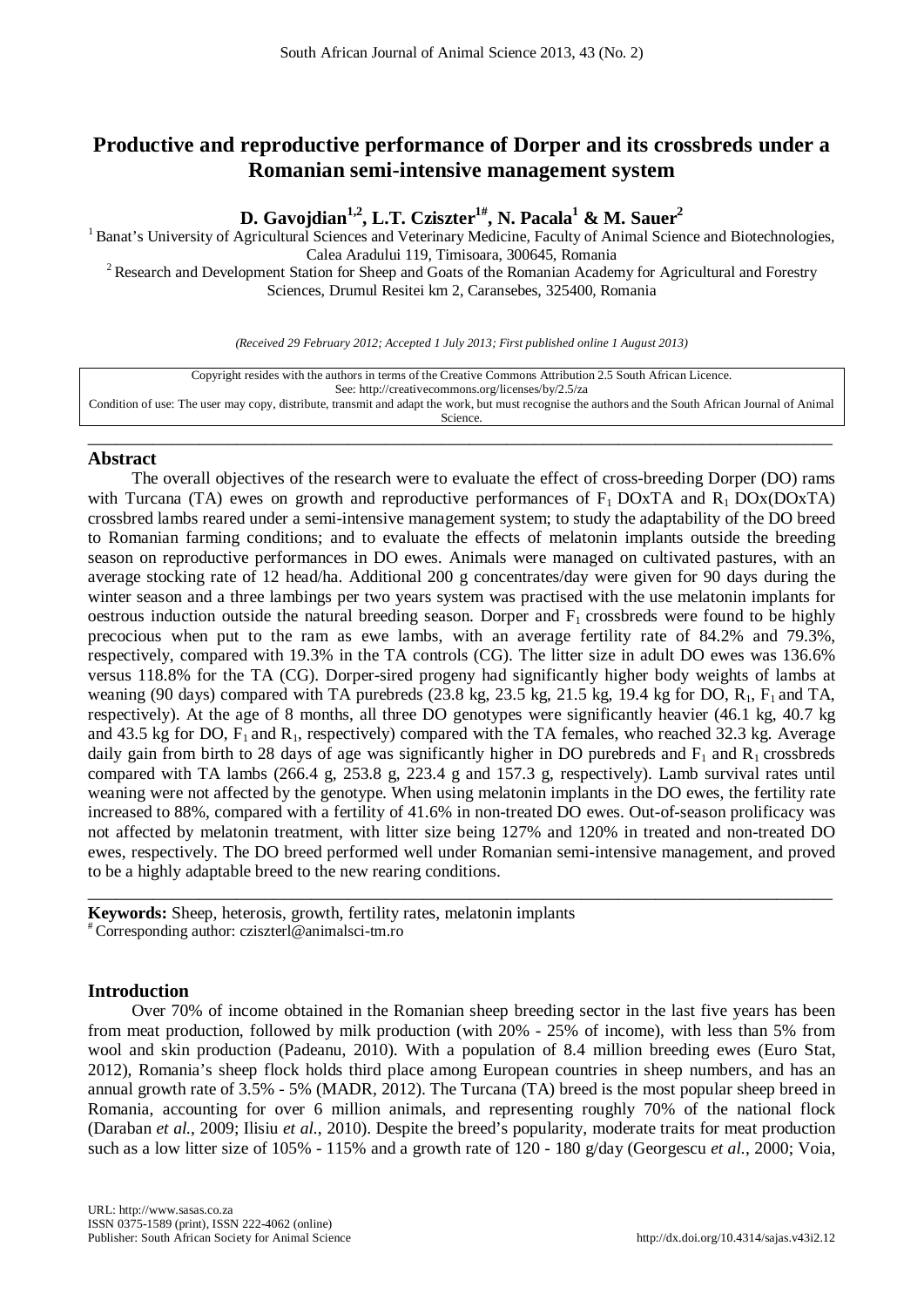2005) make the breed unsustainable and unprofitable for current lamb and mutton production enterprises. In western Romania, where the experiments were carried out (Banat region), the TA breed represents over 90% of the total sheep population, and the average flock in the Banat region is 450 - 600 head. Carcass quality is low in TA lambs. Most of these lambs are ranked in the O and P classes, according to the EUROP classification system, with an average dressing percentage of 41% - 43%. Thus, fast methods of improving mutton production in the TA breed must be considered, and research should be focused on testing crossbreeding with other exotic specialized mutton breeds.

The Dorper (DO) is generally recognized as one of the most popular mutton breeds in South Africa (Fourie *et al.*, 2009). The DO is a hardy composite breed, developed in the 1930s, and derived from a cross between the Black-headed Persian and the Dorset Horn. Because of its superior qualities, the South African indigenous DO breed has gained popularity in certain European countries (e.g. Austria, Hungary, United Kingdom and Switzerland). The DO is regarded as an early-maturing breed, and well-managed ewes can lamb at the age of 13 - 15 months. The average litter size of the adult DO ewe ranges from 145% to 160%, reaching 180% under well-managed conditions. Dorper lambs gain on average from 240 to 280 g per day under vastly different environmental conditions, with dressing percentages of approximately 50% (Cloete *et al.*, 2000). At the age of 110 - 120 days, lambs can achieve a weight of 36 kg, with adult DO rams weighing 100 - 120 kg, and adult ewes weighing 60 - 80 kg. Dorper sheep are generally less-selective grazers, utilizing shrubs and bushes to a greater extent – and consuming a larger number of plant species and less herbage per metabolic body size, compared with other breeds (Brand, 2000). Dorper rams can be used as terminal sires to produce lambs with high growth rates, better post-weaning feed efficiency, and superior carcass traits, similar to those of Suffolk-sired lambs (Snowder & Duckett, 2003).

Recently, the DO breed was imported into Romania and a pilot study was initiated at the Research and Development Station for Sheep and Goats in Caransebes to evaluate it as a potential easy-care, hair breed and/or terminal meat sire. The first DO imports to Romania took place in the autumn of 2007, when eight stud animals (two rams and six unrelated pregnant ewes) were purchased from Switzerland, followed soon afterwards by other imports, especially from Austria and Germany. Because of Romanian breeders' interest in the DO sheep, in 2010 the Romanian herdbook for the breed was established, along with a genetic improvement programme. Because the number of DO purebreds is still low, an enhancement of the reproduction rate is desirable, leading to an increase of the number of animals in the herdbook. Currently, under semi-intensive rearing conditions, Romanian farmers use melatonin implants to induce oestrous outside the normal breeding season, producing three lamb crops in two years.

The overall objectives of the research were to evaluate the effect of cross-breeding Dorper (DO) rams with Turcana (TA) ewes on the growth and reproductive performances of  $F_1$  DOxTA and  $R_1$  DOx(DOxTA) crossbred lambs reared under a semi-intensive management system; to study the adaptability of the DO breed to Romanian farming conditions; and to evaluate the effects of melatonin implants outside the breeding season on reproductive performances in DO ewes.

#### **Materials and Methods**

A two-year research project was conducted at the R&D Station, starting in autumn 2010. Three distinct studies took place. The first study focused on the performance of mature and yearling females with the genotypes DO, TA and  $F_1$  from the autumn of 2010 to the winter of 2011. The second set of experiments was aimed at growth performance and survival rate of the four genotypes resulting from the first study, namely DO, TA,  $F_1$  and  $R_1$ . The third set of experiments intended to evaluate the effects of melatonin implants on reproductive performances outside the breeding season in adult DO and TA ewes, starting in spring 2011. General experimental conditions are presented in Table 1.

In the first experiment, the reproductive performance of the three genotypes was evaluated during this study. The genotypes were the purebred DO ewes (imported and born in the R&D Station, with starting year 2008,  $n = 56$ , the F<sub>1</sub> Dorper x Turcana primiparous ewes  $(n = 33)$ , which were mated with unrelated purebred DO rams, in order to produce the reciprocal-cross  $R_1$  Dorper x (Dorper x Turcana); and the purebred Turcana (TA) ewes  $(n = 93)$ , representing the control group (CG). Females were put to the ram  $(n = 6; 4)$  DO rams and 2 TA rams) starting in early September (autumn), according to the experimental design, for a period of three consecutive oestrous cycles (55 days). One measure of body weight was taken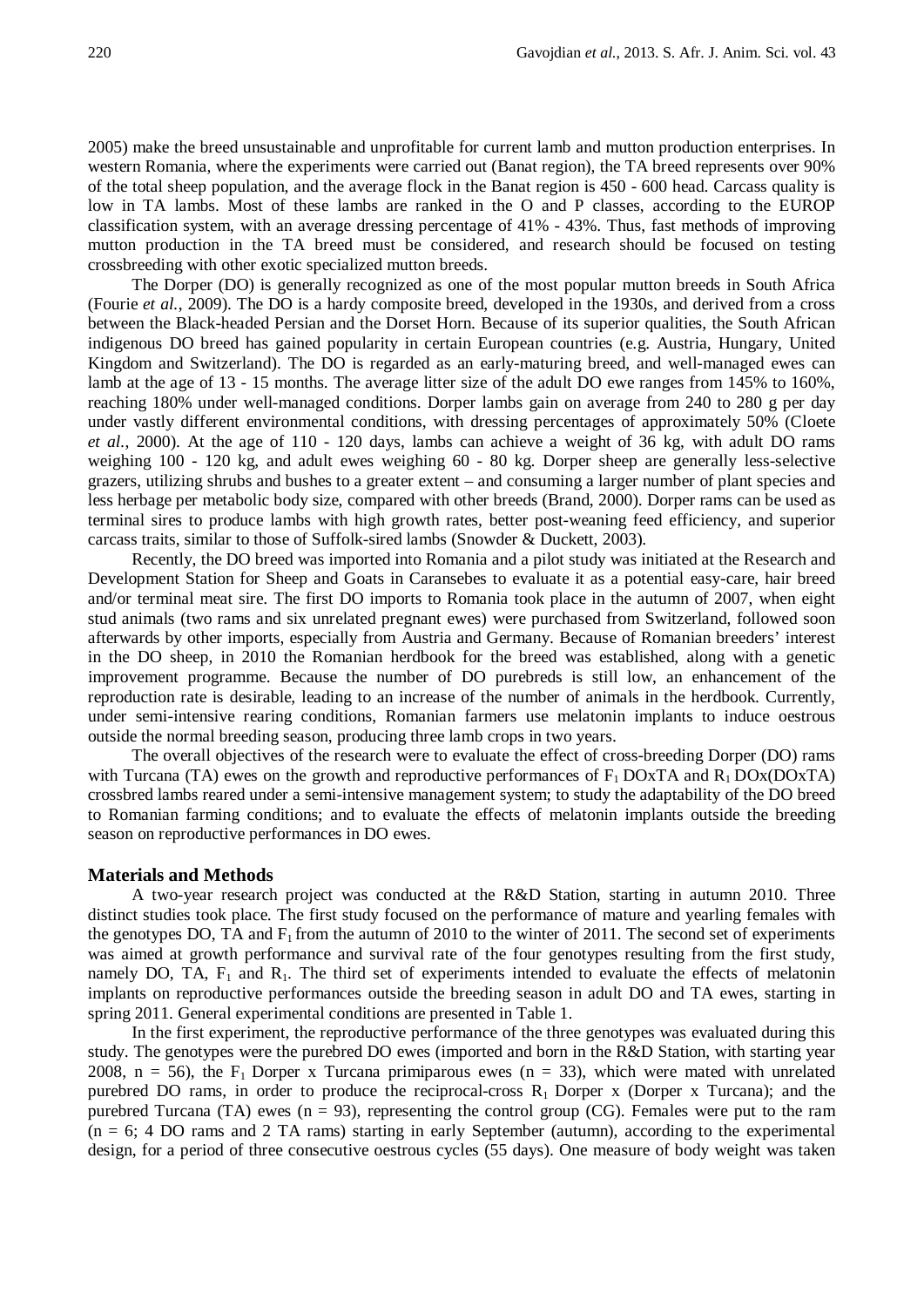for the ewes just before they were put to ram. After this period, all females, irrespective of genotype, were mated with purebred TA rams (flushers).

In the second experiment, growth performance and survivability rates were evaluated of lambs belonging to the four genotypes (DO,  $n = 43$ ; TA,  $n = 37$ ; F<sub>1</sub>,  $n = 39$  and R<sub>1</sub>  $n = 31$ ). Lambs were weighed at birth, 28 days and 90 days of age. Ewes were also weighed at eight months, before being put to the ram as maiden lambs. Body weight was measured with the electronic Inscale Platform Scale EOE 150 K 100 XL equipped with an animal weighing programme, in the morning at the same hour each day, in order to obtain the highest accurate data.

| Location<br>Altitude of site<br>Average rainfall | 45.25°N/22.13°E<br>$280 \text{ m}$<br>737.2 mm | Indoor housing<br>Weaning of lambs<br>Lambs supplementary feeding | 90 days/year<br>90 days<br>17% CP/ad libitum |
|--------------------------------------------------|------------------------------------------------|-------------------------------------------------------------------|----------------------------------------------|
| Average temperature                              | $20.1 / -0.8$ °C                               | Differentiated of twinning<br>ewes                                | $+100$ g/head                                |
| Pasture type                                     | Cultivated                                     | Concentrates in winter                                            | $200 - 250$ g/day                            |
| Pasture management                               | Rotational grazing                             | Age at first mating                                               | $8 - 9$ months                               |
| Stocking rate                                    | 12 - 14 heads/hectare                          | Reproduction season                                               | September/October                            |

**Table 1** Data regarding management conditions during the trials

In the third experiment, the effect of melatonin implants on reproductive performances of adult DO (n  $= 51$ ) and TA (n = 60) ewes outside the breeding season was assessed. The evaluations were initiated in late April 2011 (spring), when ewes from the experimental groups were treated with subcutaneous 18 mg melatonin implants, 35 days before being put to the ram. For better sperm production and enhancement of libido, DO rams  $(n = 4)$  received three subcutaneous implants on the same day as the females, in the periauricular area.

All ewes, regardless of genotype, were included in the research, and were reared under identical semiintensive management conditions. They were housed indoors for 90 days, without access to grazing, because of the high altitude and aggressive winter periods. Lambs were allowed to suckle their dams from birth until weaning at three months. Supplementary feeding was provided *ad libitum* to all lambs until weaning – a lamb-starter pelleted diet with 170 crude protein/kg. Figure 1 presents the Turcana and Dorper breeds as well as a  $F_1$  crossbred maiden ewe included in the experiments.



**Figure 1** Turcana ewe (left),  $F_1$  Dorper x Turcana ewe (centre) and Dorper ewe with lamb (right)

Rotational grazing was practised during the experiments. The ewes were kept on a cultivated pasture with this structure: 40% legumes *Trifolium repens*, *Trifolium pratense*, *Lotus corniculatus* and 60% grasses *Dactylis glomerata*, *Lolium perene*, *Festuca rubra*. The average stocking rate was 12 - 14 head/ha. The grazing season started in early March (spring) and ended late November (autumn). Animals had free access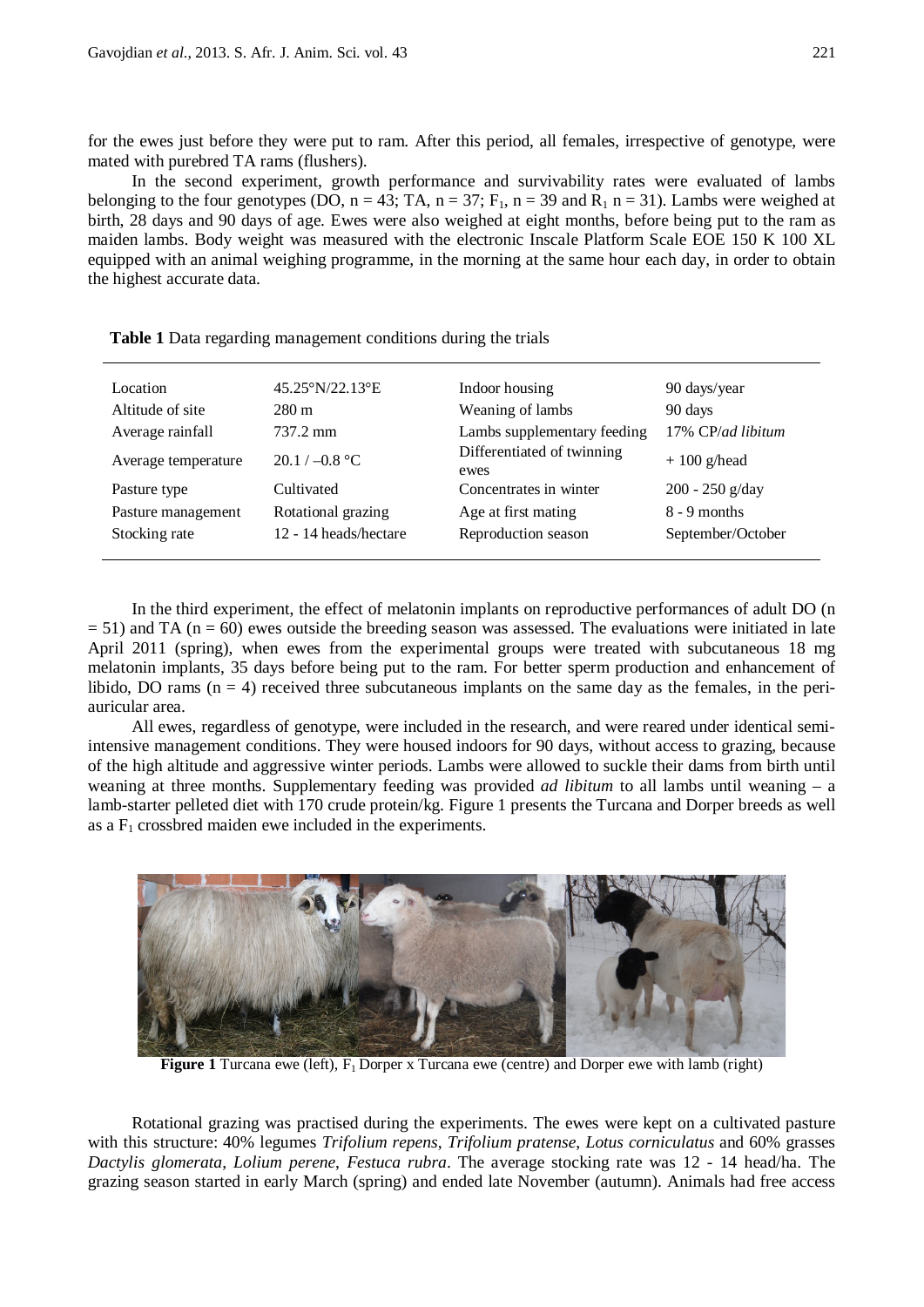to a medium-quality lucerne hay, water and shade. Electric fencing was used for grazing management. During indoor housing, the ewes received high-quality lucerne and ryegrass hays *ad libitum*, as well as 200 g concentrate/head, with an additional 100 g for ewes with multiples. The transition period from indoor housing to outdoor grazing was done gradually, over an eight-day period.

Nutritional flushing was practised at the R&D Station for three weeks before each of the two mating seasons. The ram/ewe ratio was approximately 1 : 30, in all the experimental regimens.

The R&D station's flock is included in the National Sheep Improvement Programme, coordinated by the Romanian National Agency for Genetic Improvement and Reproduction in Animal Husbandry.

For the first experiment, these indices were considered: body weight of the ewes (kg), fertility rate (%), litter size (%), and litter weight gain at 28 days of age (kg). Fertility (conception rate) was calculated as the ratio between the number of ewes lambing relative to the total number of the ewes exposed to the ram. Litter size (prolificacy) was computed as the ratio between the number of lambs obtained relative to the number of ewes lambing. Litter weight gain at 28 days of age was calculated by subtracting the litter weight at birth from the litter weight at 28 days. A model for the analysis of variance was implemented, taking into consideration the age of the dam (adult or yearling) and the genotype (DO, TA for adult ewes and DO, TA, and F1 for yearling ewes). The equation for statistical analysis was:

$$
y_{ijk} = \mu + age_i + g_j + e_{ijk}
$$

where  $y_{ijk}$  is the studied trait;  $\mu$  is the overall mean; *age<sub>i</sub>* represents the effect of the dam's age at two levels: adult and yearling; *gj* represents the effect of the genotype with two levels for the adult ewes (DO and TA) and three levels for yearlings (DO, TA and F1); and *eijk* is the residual effect.

In the second experiment, body weights of the lambs were recorded at birth, 28 days and 90 days, as well as at 8 months for ewe lambs. Also, the average daily gain (ADG) was calculated from birth to 28 days of age, from 28 to 90 days of age, and from birth to 90 days of age. Survivability of lambs at weaning (90 days of age) was also calculated. All these traits were computed for the four genotypes: DO, TA, F1 and R1. Differences between the four genotypes regarding body weight and average daily gain were studied using the *t*-test.

Outside the breeding season, reproduction indices (fertility and litter size) of two genotypes (DO and TA) under the influence of melatonin treatment were studied in the third experiment. In order to quantify the effects of the two factors, genotype and melatonin treatment, the following statistical model was used:

$$
y_{ijk} = \mu + m_i + g_j + e_{ijk}
$$

where  $y_{ijk}$  is the studied trait fertility or litter size;  $\mu$  is the overall mean;  $m_i$  represents the effect of melatonin treatment at two levels: treated and non-treated;  $g_j$  represents the effect of the genotype with two levels (DO and TA); and  $e_{ijk}$  is the residual effect.

#### **Results and Discussion**

Body weight of the DO, TA adult ewes (age  $\geq$ 2 years) and DO, TA and F<sub>1</sub> yearlings is set out in Table 2. Adult ewes included in the current trial were heavier than those reported by researchers in South Africa, with the average weight for the Romanian DO being 82.7 kg. This adult weight was significantly higher than the adult weight of the TA ewes (53.8 kg;  $P \le 0.001$ ). According to data in the literature, the DO is a medium-sized breed, with adult ewe weights ranging between 52 and 74 kg in native South Africa (De Waal & Combrinck, 2000; Schoeman, 2000; Snyman & Herselman, 2005).

The yearling DO ewes born at the R&D Station reached an average weight of 55.0 kg at 18 months of age, which was significantly higher that of TA yearling (44.0 kg,  $P < 0.001$ ) weight. As expected,  $F_1$ crossbreds had an intermediary weight of 50.0 kg, which differed significantly from the weight of both the purebreds (DO and TA). It may be concluded that the genotype significantly influenced ( $P < 0.001$ ) the body weight of both the yearling and adult ewes. The body weight of adult and yearling TA ewes was in agreement with values reported by other researchers (Voia, 2005; Gavojdian *et al.*, 2010; Padeanu, 2010).

In the adult ewes, fertility was not influenced by genotype, with fertility rates being similar between the two breeds. As was expected, the TA ewes achieved slightly higher fertility rates (on average 94.6%),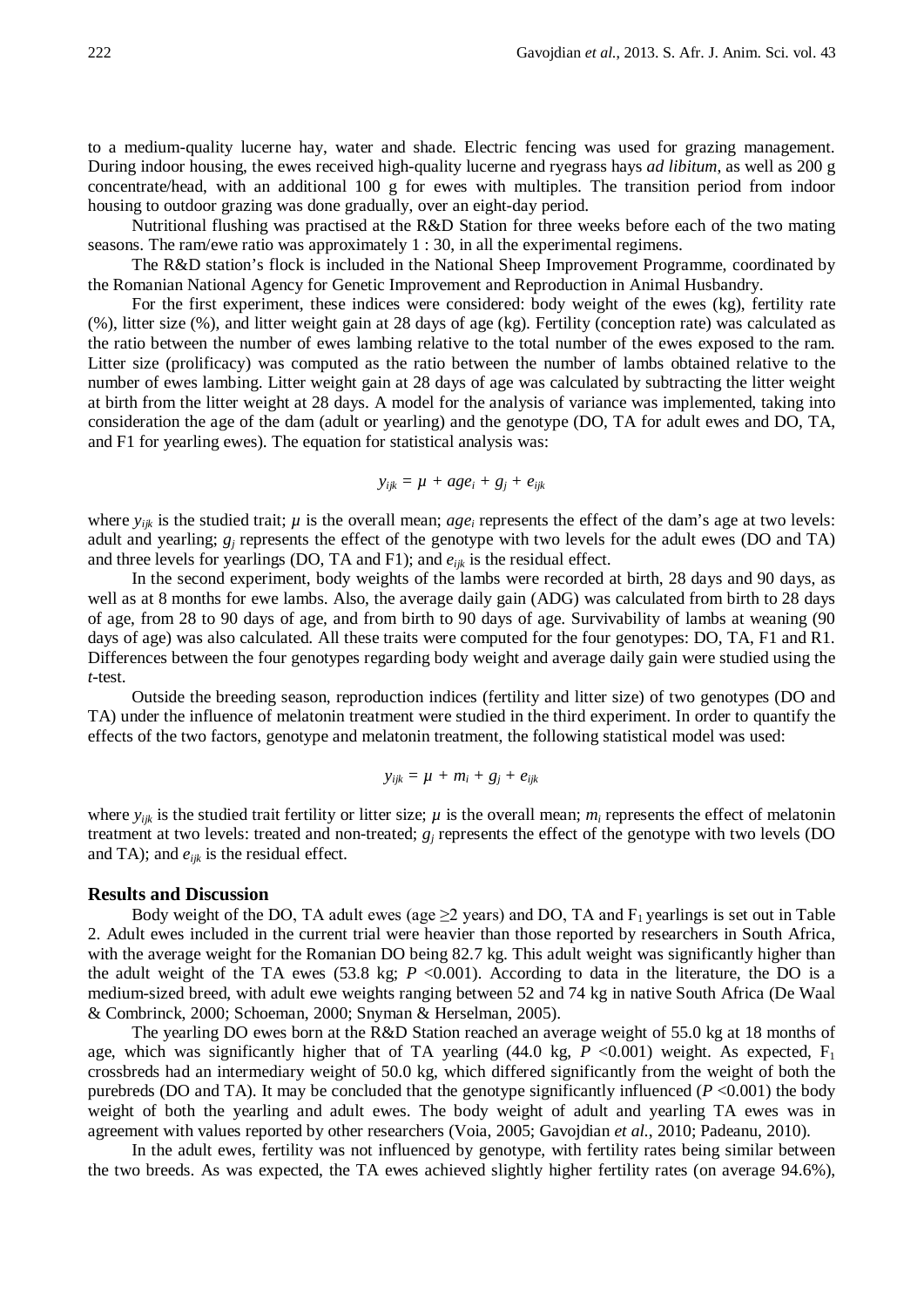while in adult DO ewes, the average fertility rate recorded was 93.7% (*P* > 0.05). Fertility rates may indicate that the DO breed, although newly introduced in Romania, has adapted well to the specific housing and feeding conditions, and is able to perform well under these conditions.

Breeding ewe lambs is one approach to increasing lamb production (Gaskins *et al.*, 2005). Ewes bred as lambs have a higher lifetime production rate than those bred as yearlings (Baker *et al.*, 1978). In the yearling ewes, when put to ram at the age of 8 - 10 months, the fertility rates recorded were 84.2%, 19.3% and 79.3% for DO, TA and  $F_1$  crossbreds, respectively. Dorper and  $F_1$  genotypes had similar fertility rates, with differences between the two groups being statistically non-significant (*P* >0.05). However, differences between TA and the two other genotypes were statistically significant (*P* <0.001). As expected, less than one third of the ewe lambs put to ram gave birth, results that are in accordance with those published by Padeanu (2011) and Sauer *et al.* (2011), who reported fertility rates lower than 15% in Turcana females when put to the ram at the age of 8 months.

The litter size in adult ewes was on average 136.6% for DO ewes and 118.8% for TA ewes. Differences between the two breeds were not significant  $(P > 0.05)$ . For the yearling ewes, genotype did not play an important role in litter size ( $P > 0.05$ ). The F<sub>1</sub> crossbred yearlings produced the highest litter sizes (126.0%), compared with 118.7% in the DO ewes and 116.6% in the TA females. This may be because the F1 females inherited higher prolificacy from the Dorper breed, and resistance and adaptation to the Romanian sheep farming practices from the TA, to which the heterosis effect is added.

**Table 2** Mean (±SEM) body weight and reproduction performance of adult and yearling ewes during the natural breeding season

| Genotype                        | n  | Weight<br>(kg)          | Fertility<br>(% ) | Litter size<br>(% ) | Litter gain at 28 days<br>(kg) |
|---------------------------------|----|-------------------------|-------------------|---------------------|--------------------------------|
| Dorper adult ewes $(>2$ years)  | 32 | $82.7^{\rm a} \pm 0.87$ | $93.7^a + 4.13$   | $136.6^a \pm 8.38$  | $7.8^{\rm a} \pm 0.16$         |
| Turcana adult ewes $(>2$ years) | 56 | $53.8^b \pm 0.65$       | $94.6^a \pm 3.12$ | $118.8^a \pm 6.30$  | $4.4^b \pm 0.16$               |
| Dorper yearlings                | 19 | $55.0^{\circ} \pm 0.89$ | $84.2^a \pm 9.16$ | $118.7^a + 10.70$   | $6.5^{\circ} \pm 0.16$         |
| Turcana yearlings               | 31 | $44.0^d \pm 0.70$       | $19.3^b \pm 7.17$ | $116.6^a \pm 17.48$ | $4.3^b \pm 0.24$               |
| $F_1$ DO x TA yearlings         | 29 | $50.0^{\circ} \pm 0.72$ | $79.3^a \pm 7.41$ | $126.0^a \pm 8.93$  | $5.4^d \pm 0.11$               |
|                                 |    |                         |                   |                     |                                |

a,b,c,d,e Column means with different superscripts differ significantly at  $P \le 0.05$ .

Litter weight gain at the age of 28 days is an important trait for sheep reared for meat production. Genotype played a major role in the expression of this trait, with differences between the three groups being statistically significant ( $P < 0.001$ ). The highest litter gain was obtained in adult DO ewes (7.89 kg), followed by the DO yearlings (6.55 kg). There was no significant difference in the litter gain between adult and yearling TA ewes (4.45 vs. 4.43 kg,  $P > 0.05$ ). As expected,  $F_1$  DOxTA crossbred lambs obtained from the yearling ewes recorded intermediary weight gain during the first 28 days of their life (5.41 kg), but with a significant difference ( $P < 0.001$ ) when compared with the two parental breeds (6.55 kg for the DO and 4.33 kg for the TA).

Data regarding body weight of the lambs at birth, 28 days and 90 days of age are set out in Table 3. The body weight of female lambs at the age of 8 months, when the females were put to ram for the first time, is shown in Table 3.

The TA breed is a dual-purpose breed, also being reared for milk production in the traditional management system. Lambs are weaned and marketed at 60 - 90 days of age. In the subsequent 3 - 4 months of lactation, ewes are milked. Therefore, the lamb weight at 60 days and 90 days of age is an important trait for their market value and for the possibility of weaning them earlier, thus maximizing the milk production of their dams. Cloete *et al.* (2000) stated that in South Africa DO lambs are usually slaughtered at 32 kg to 35 kg to avoid excessive body fat.

Moreover, the Romanian market demands high quantities of lambs at Easter. The demand is thus highest in April, while the normal lambing season in western Romania is January-February, depending on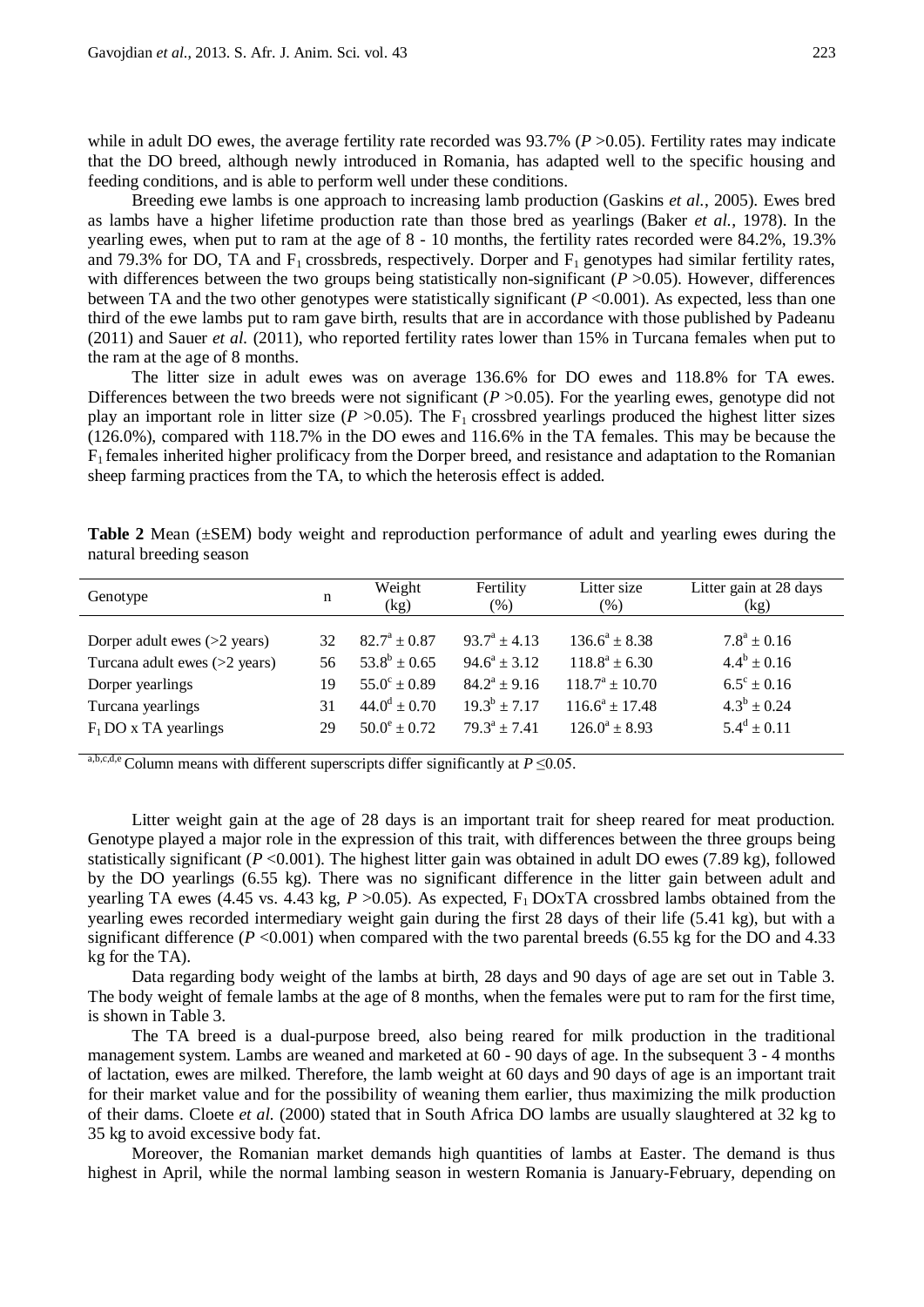the time of Easter celebrations. Thus, a rapid growth is desirable, so that the lambs can be marketed at Easter, and ewes milked afterwards (the purebred TA), or put to ram in order to have three lambings in two years (purebred DO ewes or their crossbreds).

**Table 3** Mean (±SEM) body weight (kg) of lambs according to genotype at 0, 28, 90 days of age and at 8 months of age in female lambs

| Genotype         | n  | Birth<br>weight     | 28 days weight         | 90 days weight          | n  | Weight at 8<br>months of age for<br>female lambs |
|------------------|----|---------------------|------------------------|-------------------------|----|--------------------------------------------------|
|                  |    |                     |                        |                         |    |                                                  |
| Dorper           | 43 | $4.0^a \pm 0.08$    | $11.5^a \pm 0.14$      | $23.8^a \pm 0.19$       | 24 | $46.1^a \pm 0.48$                                |
| Turcana          | 37 | $3.5^b \pm 0.08$    | $7.9^b \pm 0.08$       | $19.4^b \pm 0.16$       | 19 | $32.3^b \pm 0.47$                                |
| $F_1$ DOxTA      | 39 | $3.5^{bc} \pm 0.06$ | $9.8^{\circ} \pm 0.12$ | $21.5^{\circ} \pm 0.19$ | 21 | $40.7^{\circ} \pm 0.54$                          |
| $R_1$ DOx(DOXTA) | 31 | $3.7bd + 0.07$      | $10.8^d \pm 0.15$      | $23.5^a \pm 0.20$       | 13 | $43.5^{\rm d} \pm 0.77$                          |

a,b,c,d Column means with the different superscripts differ significantly at  $P \le 0.05$ .

The DO lambs born during the trial period had an average birth weight of 4.09 kg, which is higher (*P*  $\leq$ 0.001) than the birth weight of the purebred TA lambs (3.58 kg). The birth weight of the F<sub>1</sub> and R<sub>1</sub> lambs was 3.5 kg and 3.7 kg, respectively. Present results are contrary to those reported by Notter *et al.* (2004), who stated that DO-sired lambs tended to be lighter at birth.

Body weight at the age of 28 days was significantly affected by genotype  $(P \le 0.001)$ . These differences between the DO and R<sub>1</sub> reciprocal-cross lambs were slightly less dramatic  $(P \le 0.01)$  – possibly owing to the high gene input of the DO breed in the  $R_1$  lambs (75%) and because the dams of the reciprocalcross lambs were hybrids themselves. The results could be explained by the genetic improvement schemes of the two purebreds. Thus, while the TA breed had been selected for resistance and coarse-wool production for many generations (Daraban *et al.*, 2011), the DO was selected for producing fast-growing lambs (Milne, 2000).

At weaning, the weight of the lambs was influenced by genotype  $(P \le 0.001)$ , except for the differences between the DO and  $R_1$  (23.8 vs. 23.55 kg,  $P > 0.05$ ). The DO lambs were weaned at 23.8 kg, and were 4.3 kg heavier  $(P \le 0.001)$  than the purebred TA lambs, which had an average weight of 19.4 kg. Growth performance of the  $F_1$  crossbred lambs was intermediate between the two parental breeds, being on average 21.5 kg significantly lighter than the purebred DO and TA lambs (*P* <0.001). These results are in accordance with those presented by Schoeman (2000), who reported that when Dorper and Merino breeds are crossed, at the age of 12 and 18 months, their progeny were approximate 5% - 7% heavier than midparent value, indicating the contribution of heterosis effect. A clear complementarity exists between the DO and TA breeds, which should be exploited in the near future by Romanian sheep farmers. Also,  $R_1$  DOxTA reciprocal-crosses were proven to have high growth rates, a potential that could be used to establish a synthetic population that could help improve meat production in Romanian sheep farms.

At the age of 8 months, when the ewe lambs were mated, the DO females recorded a weight of 46.1 kg, significantly higher than the purebred TA and  $F_1$  crossbreds (32.3 kg and 40.7 kg, respectively; *P* <0.001). This is similar to the weight of the R<sub>1</sub> ewe lambs (43.5 kg,  $P \lt 0.01$ ). This trait is important because of the correlation between the reproduction performance and body weight, especially fertility. Generally, in Romanian sheep farming systems, ewes are not considered suitable for reproduction until they reach a body weight of 35 kg in indigenous breeds. This weight is regarded as the lowest weight that will not negatively affect development of the ewe and her progeny (Pacala, 1998). Clearly, a minimum body weight should be reconsidered for DO and DO-sired females, according to the management system, and especially for the feeding strategy applied on the farm. The DO is a much heavier breed than the native TA (Table 2). Most of the ram lambs are sold to perform on other commercial sheep farms or are taken to the slaughterhouse soon after weaning, with only replacement ram lambs being kept. Therefore, the ram weight at the age of 8 months could not be recorded because of the small number of animals (three male lambs).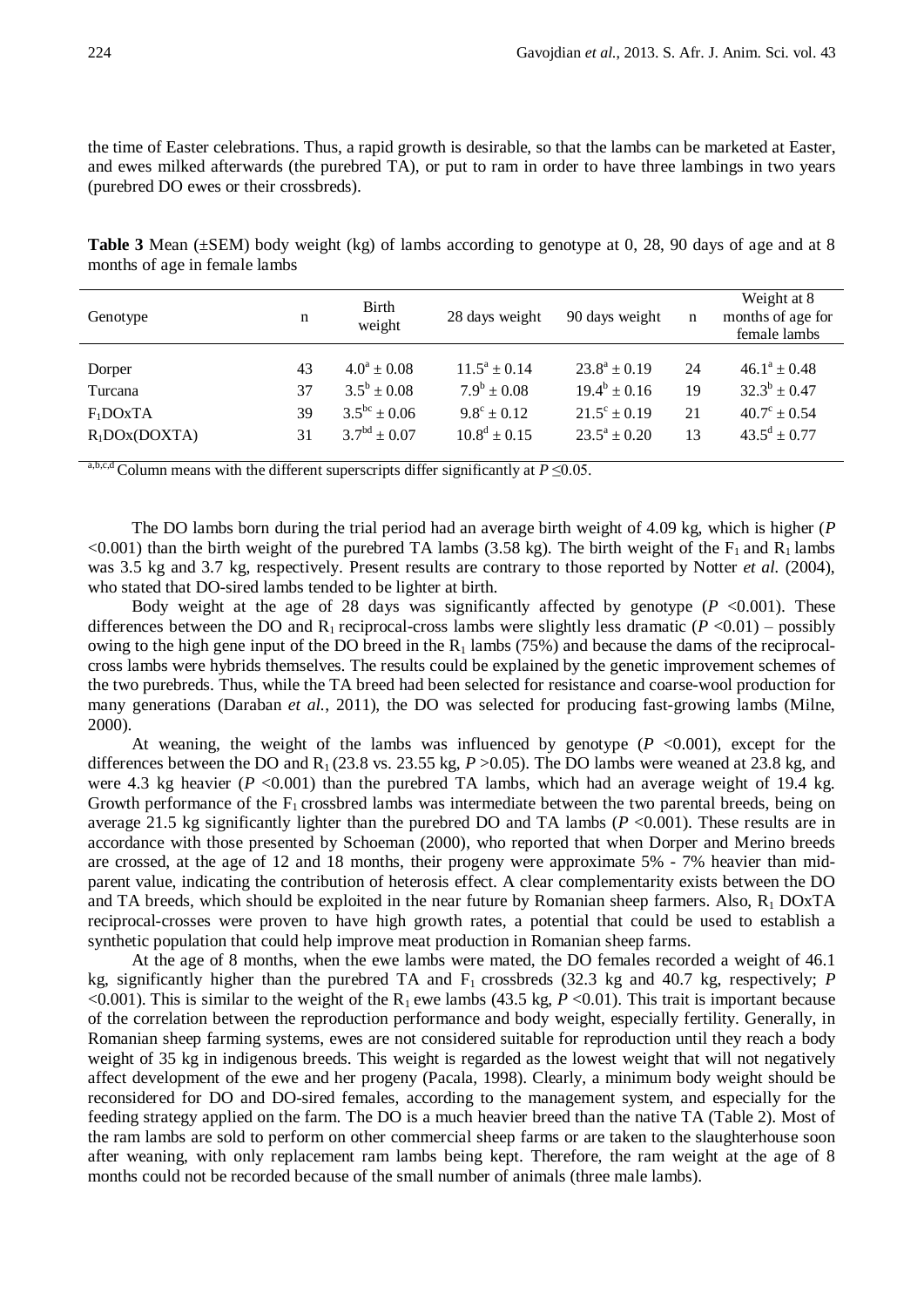The ADG for the three genotypes during the periods  $0 - 28$  days,  $28 - 90$  days and birth - 90 days is presented in Table 4. Lamb survival rates from birth until weaning (90 days) are also set out in Table 4.

| Genotype         | n  | Birth - 28 days        | 28 - 90 days                 | Birth - 90 days        | Lamb survival 0 - 90<br>days $(\%)$ |
|------------------|----|------------------------|------------------------------|------------------------|-------------------------------------|
|                  |    |                        |                              |                        |                                     |
| Dorper           | 40 | $266.4^a \pm 6.16$     | $197.6^{\text{ac}} \pm 3.89$ | $219.0^a \pm 2.43$     | $93.4^a \pm 3.68$                   |
| Turcana          | 33 | $157.3^b \pm 4.33$     | $185.2^b \pm 3.01$           | $176.5^b \pm 1.77$     | $90.2^a + 4.69$                     |
| $F_1$ DOxTA      | 35 | $223.4^{\circ} + 5.00$ | $188.9^{ab} \pm 3.71$        | $199.6^{\circ} + 2.28$ | $90.6^a \pm 4.48$                   |
| $R_1$ DOx(DOXTA) | 29 | $253.8^a + 6.15$       | $204.3^{\circ} + 4.25$       | $219.7^a + 2.47$       | $91.1^a \pm 4.93$                   |
|                  |    |                        |                              |                        |                                     |

**Table 4** Mean (±SEM) average daily gain (ADG) (g/day) and survival rate (%) of lambs

a,b,c Column means with the different superscripts differ significantly at  $P \le 0.05$ .

The ADG values from birth to 28 days of age were influenced mostly by the dam, because during this period the lamb/lambs are consuming mainly milk, and little of the weight gain is owing to additional feed. Thus mothering ability is important during the first three to four weeks of development of the new-born lamb/lambs (Ramsey *et al.*, 1994). Genotype played a significant role (*P* <0.001) in the ADG, except for the differences between the DO and R<sub>1</sub> reciprocal-cross lambs, which achieved similar growth rates (266.4 g/day and 253.8 g/day, respectively). Similar results for the ADG during first 28 days of life of Turcana and  $F_1$ German Blackheaded Mutton x Turcana crossbred lambs were recorded by Gavojdian *et al.* (2011), with 194 g/day being noted in purebred Turcana lambs and 229.4 g/day in crossbred lambs.

The ADG values were lower during the 28 - 90 day period, and the effect of genotype also decreased. There was similar growth performance for the DO and  $R_1$  lambs (197.6 g and 204.3 g, respectively) (*P* >0.05). These values were comparable with those recorded by Nkosi & Meeske (2010), who reported ADGs ranging between 190 g/day and 250 g/day. Average daily gain of  $F_1$  crossbred lambs did not differ significantly ( $P > 0.05$ ) from that recorded in the purebred DO and TA (188.9 g/day, 197.6 kg/day and 185.2 kg/day, respectively). During the entire suckling period  $(0 - 90)$  days of age), the DO and R<sub>1</sub> lambs had similar ADG values of 219  $g$ /day (*P* > 0.05), which was significantly higher than the ADG of the other two genotypes ( $P \le 0.001$ ). The ADG values of all the three genotypes with DO genes were considerably higher  $(P<0.001)$  than those in purebred TA lambs. These results are in agreement with those presented by Macias-Cruz *et al.* (2009), who stated that Dorper sires improve reproductive efficiency and pre-weaning traits when crossed with Pelibuey ewes. Higher growth rates of lambs are desirable because of the evident benefits they can bring for the industry, such as lower weaning age, higher survival rates and higher body weight when marketed.

Litter size at lambing is linked directly to ovulation rate, thus selection for this trait would not be sufficient to increase lamb production (Vatankhah & Talebi, 2008). Lamb survival rates and lambs' weight at weaning have to be considered when rearing sheep for mutton production, especially if crossbreeding is used, and exotic newly introduced breeds are used in this process.

In the current trial, the lamb survival rate was not affected by the genotype (*P* > 0.05). These results are in agreement with those of Schoeman & Burger (1992) under South African farming conditions. The DO lambs recorded a survival rate of 94% to weaning, while in the current experimental conditions, purebred DO lambs recorded 93.7% survival rate until weaning. According to Freaking & Leymaster (2004), dam breed ( $P = 0.37$ ) does not influence lamb survival to weaning, while sire breed does ( $P < 0.05$ ). Results obtained in these trials concerning survival rates of the lambs are encouraging, and recommendations could be made to Romanian sheep farmers so that they can take advantage of DO meat production traits, alongside other specialised mutton breeds recommended by Pascal *et al.* (2010), such as Texel and Suffolk.

Increasing the level and efficiency of lamb production is of interest to commercial sheep producers because of the growing incomes from lamb sales (Snowder, 2002). Dorper ewes, born at the R&D station or imported, manifested more intense oestrous periods in autumn, with 94% of them manifesting oestrous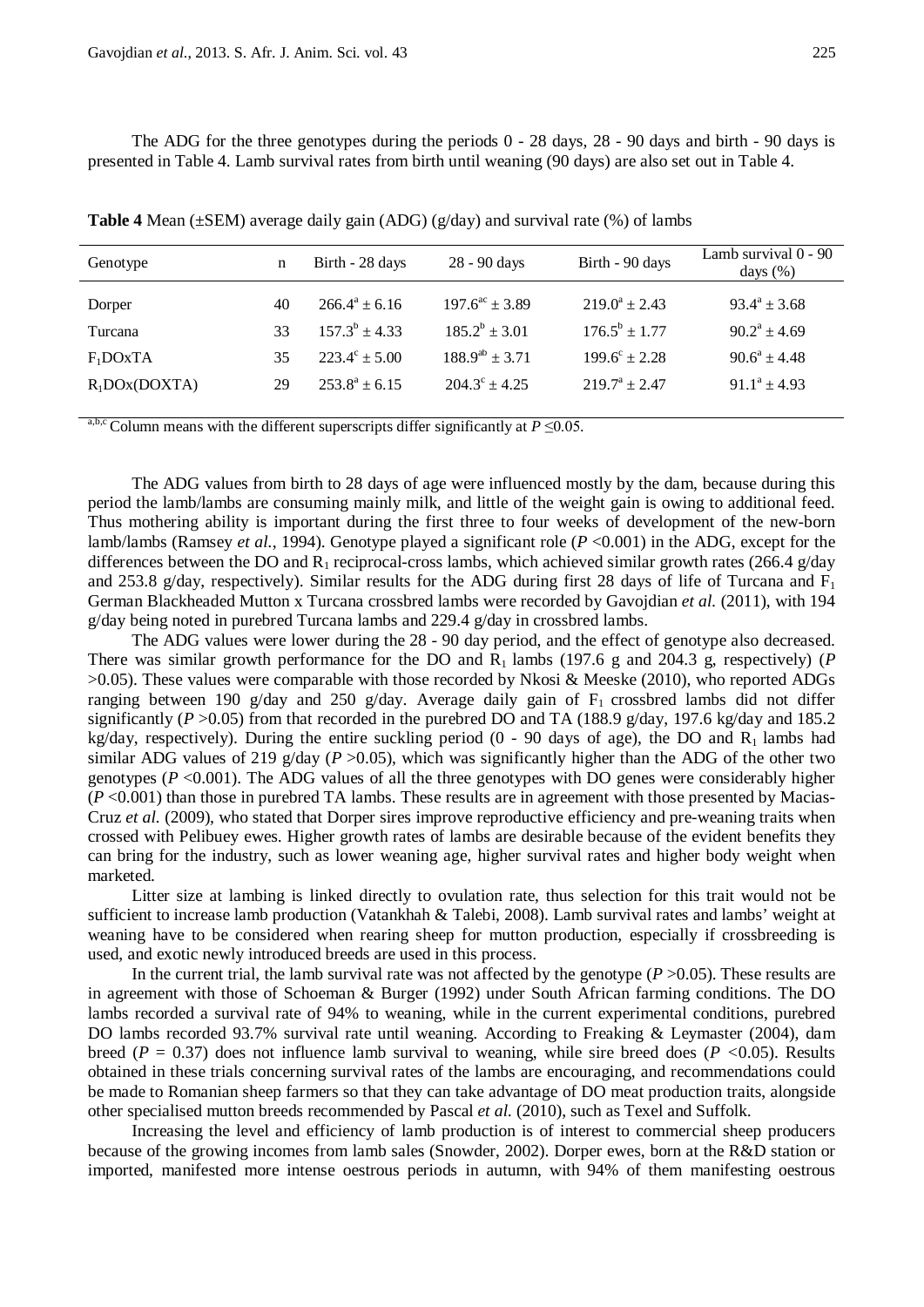within 55 days. These results are similar to those of Romanian native breeds such as Turcana, Tigaia and Transylvanian Merino, with 94% - 98% of the ewes manifesting oestrus cycles during the natural breeding season in a period of 45 - 50 days (Padeanu, 2011). Although ewes cycled in spring and summer, the cycling periods were much too irregular during these seasons. Producers normally plan for a more focused mating period, which will facilitate three lambings in two years. Focused mating allows for lambs of similar age and body weight and for better financial returns: for example more effective veterinary treatments in the same period; less time consuming; better prices from the slaughterhouse; and focused-feeding strategies. Thus, a reproduction trial outside the natural breeding season was considered, using melatonin implants for the grouping and inducing oestrus in both DO and TA ewes. The effects of melatonin implants on the out-ofseason reproductive performance in the DO and TA ewes are set out in Table 5.

Melatonin-treated DO ewes recorded significantly higher fertility rates than the control DO ( $P < 0.001$ ) ewes, namely 88% and 41.6%, respectively. For the TA genotype, melatonin treatment played an important role in the onset of fertility outside the breeding season, with the treated ewes recording a 50% fertility rate and the non-treated ewes only 14.2% ( $P < 0.01$ ). Differences between the two genotypes (DO vs. TA) were significant, when comparing the treated (88% vs. 50%;  $P \le 0.01$ ) and non-treated ewes (41.6% vs. 14.2%; *P* <0.05). In both cases, the fertility of the DO ewes was higher than in the TA ewes. Results are in accordance with those of Wildeus (1997), who reported that although hair sheep are seasonal breeders, they tend to perform better under accelerated lambing systems, registering higher fertility and prolificacy rates than the traditional wool breeds.

In general, litter size was not significantly  $(P > 0.05)$  affected by the melatonin treatment in both genotypes, although a slightly higher prolificacy rate was observed for the melatonin-treated group compared with the non-treated group (127.2% vs. 120% for the DO ewes, and 118.1% vs. 100% for the TA ewes). The current results regarding the performance of TA ewes outside the breeding season are in agreement with the findings of Padeanu *et al.* (2011), who reported a 14% increase in the litter size of TA ewes when treated with melatonin implants during the autumn breeding season.

| n  | Fertility $(\% )$       | Litter size $(\%)$  |
|----|-------------------------|---------------------|
| 25 | $88.0^a \pm 8.46$       | $127.2^a \pm 9.95$  |
| 24 | $41.6^b \pm 8.63$       | $120.0^a \pm 14.77$ |
| 22 | $50.0^{\circ} \pm 9.02$ | $118.1^a \pm 14.08$ |
| 35 | $14.2^d \pm 7.15$       | $100.0^a \pm 20.88$ |
|    |                         |                     |

**Table 5** Means (±SEM) for reproductive performance of Dorper and Turcana ewes treated with melatonin outside the natural breeding season

a,b,c,d Column means with the different superscripts differ significantly at  $P \le 0.05$ .

Schoeman & Burger (1992) reported that in an accelerated mating system with 1.5 lambings per year, Dorper ewes recorded fertility rates of 85%, with a litter size of 141%. These results are similar to those found in the current trial, where the fertility was higher, but prolificacy was lower, possibly because among the DO ewes, one third was secundiparous. According to Gates (1993), in sheep the highest prolificacy is usually reached at the age of four years, which usually corresponds with the third or fourth lambing period, depending on the age at which the female is first introduced to ram. Similar results were reported by Hagger (2002), who stated that litter size increased considerably from first to second litter and slightly less, from second to third litter in studies carried out on four Swiss native breeds.

## **Conclusions**

The DO breed and its crossbreds with the Turcana breed recorded better growth rates, an improved reproduction performances and increased early maturity for meat production. The DO breed performed well under Romanian semi-intensive management conditions, proving to be an adaptable breed to new rearing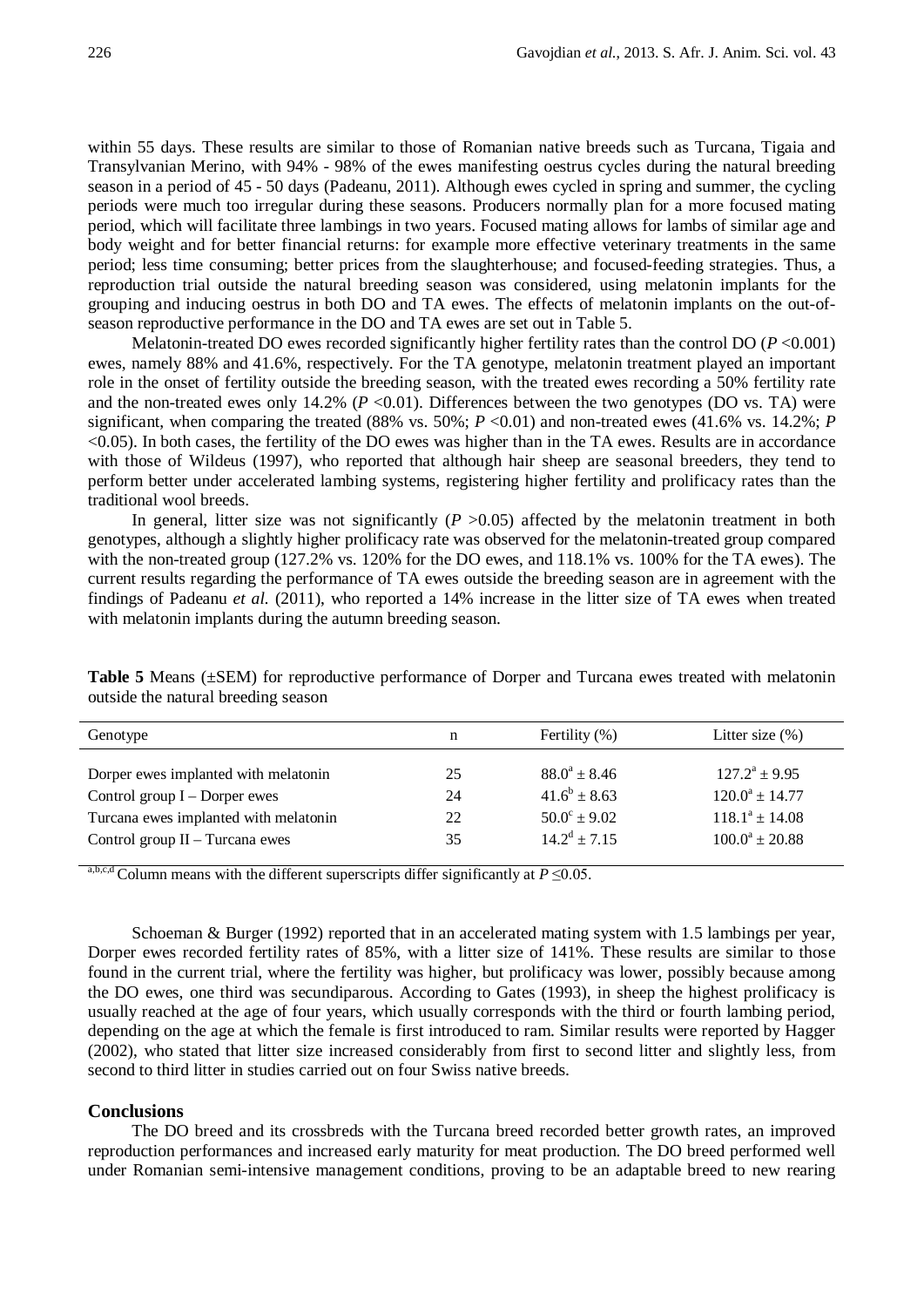conditions. Thus Romanian sheep farmers should be encouraged to use the breed for stud breeding or for crossbreeding with the Turcana and other native dual-purpose breeds.

## **Acknowledgements**

This work was published during the project "Postdoctoral School of Agriculture and Veterinary Medicine", POSDRU /89 /1.5 /S /62371, co-financed by the European Social Fund through the Sectorial Operational Programme for the Human Resources Development 2007-2013.

This work was partially supported by the Romanian Ministry of Education and Research throughout CNCSIS- UEFISCDI, project number 1091/2009 PNII – IDEI, code 2389/2008.

#### **References**

- Baker, R.L., Steine, T.A., Vabeno, A.W., Bekken, A. & Gjedrem, T., 1978. Effect of mating ewe lambs on lifetime productive performance. Acta Agric. Scand. 28, 203-207.
- Brand, T.S., 2000. Grazing behaviour and diet selection by Dorper sheep. Small Rumin. Res. 36, 147-158.
- Cloete, S.W.P., Snyman, M.A. & Herselman, M.J., 2000. Productive performance of Dorper sheep. Small Rumin. Res. 36, 119-135.
- Daraban, S., Coroian, C. & Georgescu, B., 2009. Cluj Merino breeds' potential for meat production. ABAH Bioflux. 1, 57-62.
- Daraban, S., Georgescu, B., Padeanu, I., Voia, S., Pascal, C. & Calin, I., 2011. Morpho-productive characterization of white Turcana breed population bred in Transilvania. Anim. Sci. Biotechnol. 44 (2), 370-375.
- De Waal, H.O. & Combrinck, W.J., 2000. The development of the Dorper, its nutrition, and a perspective of the grazing ruminant on veld. Small Rumin. Res. 36, 103-117.
- Euro Stat, 2012. website: http:// epp. eurostat. ec.europa. eu/ portal/ page/portal/agriculture/data/ main tables (Report for the year 2011).
- Fourie, P.J., Vos, P.J.A. & Abiola, S.S., 2009. The influence of supplementary light on Dorper lambs fed intensively. S. Afr. J. Anim. Sci. 39, 211-214.
- Freaking, B.A. & Leymaster, K.A., 2004. Evaluation of Dorset, Finn sheep, Romanov, Texel and Montadale breeds of sheep: IV. Survival, growth and carcass traits of  $F_1$  lambs. J. Anim. Sci. 82, 3144-3153.
- Gaskins, C.T., Snowder, G.D., Westman, M.K. & Evans, M., 2005. Influence of body weight, age and weight gain on fertility and prolificacy in four breeds of ewe lambs. J. Anim. Sci. 83, 1680-1689.
- Gates, P.J., 1993. Non-genetic and breed variation in litter size in the Swedish sheep recording program. Acta Agric. Scand., Section A - Anim. Sci. 43 (3), 144-150.
- Gavojdian, D., Padeanu, I., Voia, S. & Bratu, I., 2010. Study regarding body weight of yearlings and mature indigenous sheep breeds reared in the Western part of Romania. Anim. Sci. Biotechnol. 43, 303-305.
- Gavojdian, D., Sauer, M., Pacala, N., Padeanu, I. & Voia, S., 2011. Improving growth rates in Turcana indigenous sheep breed using German Blackheaded Mutton rams. Anim. Sci. Biotechnol. 44(2), 379-382.
- Georgescu, G., Banu, C., Croitoru, C., Savu, C., Tafta, V., Van, I., Lungu, S. & Movileanu, G., 2000. Meat production and processing. Ceres Publ., Bucuresti, Romania. pp. 110-112. (in Romanian).
- Hagger, C., 2002. Multitrait and repeatability estimates of random effects on litter size in sheep. Anim. Sci. 74, 209-216.
- Ilisiu, E., Daraban, S., Neascu, G., Ilisiu, V. & Rahman, G., 2010. Improvement of lamb production in Romania by crossbreeding of local Tsigai breed with high performance breeds. Landbauforschung – vTI Agric. For. Res. 60, 259-266.
- MADR (Romanian Ministry of Agriculture and Rural Development), 2012, website: http:// [www.madr.ro](http://www.madr.ro/)  $\alpha$  /pages /page.php =015&sub =01501&tz =0150103 - Report for the year 2011 (in Romanian).
- Macias-Cruz, U., Alvarez-Valenzuela, F.D., Correa-Calderon, A., Molina-Ramirez, L., Gonzalez-Reyna, A., Soto-Navarro, S. & Avendano-Reyes, L., 2009. Pelibuey ewe productivity and subsequent preweaning lamb performance using hair-sheep breeds under a confinement system. J. Appl. Anim. Res. 36, 255-260.
- Milne, C., 2000. The history of the Dorper sheep. Small Rumin. Res. 36, 99-102.